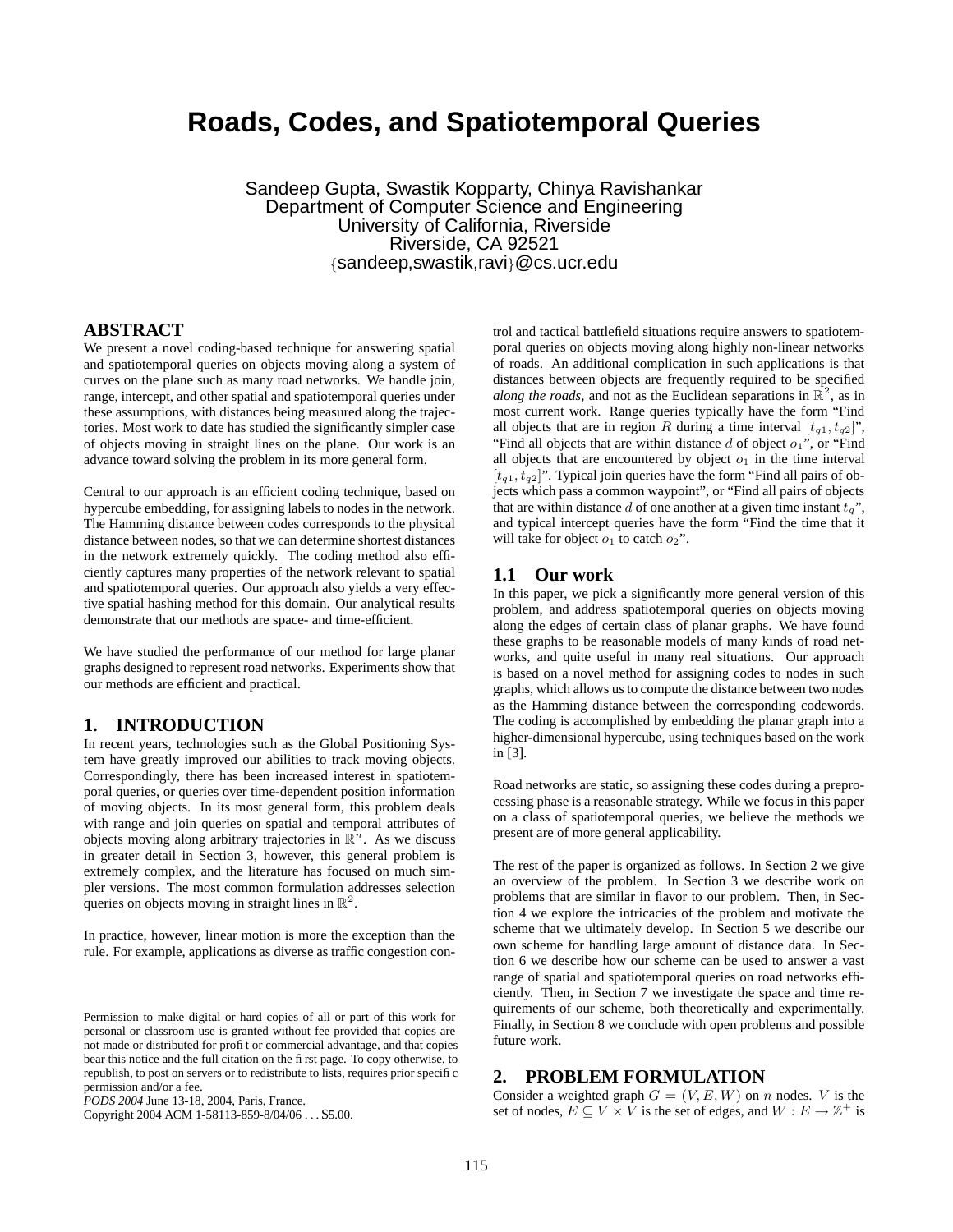a set of integer edge weights.

G represents a road network or some similar system of trajectories. The edges in E are curves in  $\mathbb{R}^2$ , and the weight of an edge measures the cost of traversing it, and may correspond, for example, to its length. We are given a set  $O = \{o_1, o_2, \ldots, o_r\}$  of objects, with object  $o_i$  traveling from its source node  $s_i$  to its destination node  $d_i$ , along a prespecified path in  $G$ , at speed  $u_i$ . In general, we allow the speed to be a function  $u_i(t)$  of time.

We address a broad class of spatiotemporal queries in this environment by reducing the problem to that of finding the shortest distance between two nodes on a planar graph. We develop a method based on the work in [3] to assign codes  $c(v_i)$  to nodes  $v_i \in V$ , so that the distance between nodes  $v_i$  and  $v_k$  is simply the Hamming distance [4] between  $c(v_j)$  and  $c(v_k)$ .

We allow the edges connecting vertices to be general curves, rather than merely straight lines, as in most previous work. We choose parametric representations to represent object motion in the Cartesian plane, using the distance along the curve as the primary parameter. This approach solves two problems. First, the parametric representation of a curve is often cleaner than a Cartesian representation of the form  $f(x, y) = 0$ . Second, distance is readily computed as the velocity  $u_i(t)$  integrated over time. Conversely, time is computable from distance. Such interconvertability makes spatio-temporal queries cleaner to deal with.

# **2.1 About Our Model**

In order to make the problem tractable, we make some assumptions about the planar graph. We say that a planar graph has isometric cycles if the shortest path between two vertices on the same given interior face is along the edges bounding the face. We generalize this condition to a slightly more technical condition, and in Section 5.2, we describe an encoding technique that is applicable to planar graphs that satisfy this generalized isometry property.

Since we are dealing with trajectories in  $\mathbb{R}^2$ , the edge weights of the graph that model this set of trajectories will not be completely arbitrary. It is reasonable to expect the distance along a curve between two vertices in the underlying system of curves to correlate generally with the Euclidean distance between those vertices. We express this constraint formally as the generalized isometry property.

Finally our model assumes integral edge weights, but in general, they will be non-integral. However, it is possible to approximate these weights with integers by appropriately scaling them, or by introducing user-defined approximation bounds. Finally, we observe that it is very reasonable to assume that objects move from source to destination along the shortest path. If an object  $o_i$  is required to pass through a way-point  $w$  that is not on this shortest path, we can decompose its trajectory into two shortest-path segments, one from  $s_i$  to w and the second from w to  $d_i$ . We discuss this issue further in Section 6.

# **3. RELATED WORK**

Research in spatiotemporal queries on moving objects has proceeded along three directions: data models and query languages, index structures, and efficient query processing techniques. As we have observed, motion models tend to be simple, with many researchers

assuming linear motion. Techniques for handling systems of curves remain underdeveloped.

Güting et al. [7] have developed a comprehensive model for implementing spatiotemporal DBMS extensions. Data models and query languages for road networks have been discussed in [16].

The research community has paid special attention to the issue of indexing moving objects [12, 1]. Index structures for moving data are more complex than those for traditional data because they must deal with continuously changing positions with an additional *time* dimension. Kollios et al. [8] solved the problem for objects moving in 1-dimension by using the line-point duality transformation. The authors have alluded to the problem of objects moving in restricted trajectories under the title of 1.5-dimensional trajectories. They propose to represent each predefined route as sequence of connected straight line segments and to index motion on a route using the duality transform for each segment. However, their technique is inapplicable to queries involving distances *along* the road.

Recent work [8, 12, 14] on efficiently handling queries on objects moving on the unrestricted plane are only applicable as a first cut filter. For the final cut, ultimately, a slow shortest distance algorithm has to be run on the underlying planar graph, making these solutions less satisfactory.

Several algorithms have been proposed for the shortest distance problem, and in particular, for planar graphs. However, they all turn out not to have the properties that we require. Dijkstra's celebrated algorithm [4] takes  $O(n)$  space and  $O(n \log n)$  time, when implemented with heaps. An  $O(n\sqrt{\log n})$  time algorithm [5] that works for planar graphs is the most practical and efficient of all the algorithms available. However, since we would like to be able to handle very large networks, we would prefer a response time even smaller than provided by current methods. One simple approach might be to compute shortest paths in advance and do a simple table lookup to give a constant time response. However, this method is also impractical since even a network with just 100,000 nodes would require a table with five billion entries.

Shahabi et al. [13] solved the  $k$ -nearest neighbor problem with distance measured as the shortest path on the road network. They propose to use modified Lipschitz embedding [9] which approximately preserves shortest distances on the road network. Spatiotemporal queries on road networks were also addressed by Papadias et al. [11]. They use an R-tree over the road network to prune the search space. However, both methods are not very useful to answer exact queries, as we still need to compute shortest paths in the underlying graph.

Gavoille et al. [6] addressed the problem of labeling the nodes of a graph to allow computation of distances directly from their labels. They show that given any distance labeling scheme on planar graphs, there exist graphs for which the labels need  $\Omega(n^{1/3})$ bits per node. They give an encoding scheme based on separators that assigns labels of length  $O(\sqrt{n}\log n)$  to each vertex, with the distance computable from the labels in time  $O(\log n)$ . Their labeling scheme takes  $O(n\sqrt{n}\log n)$  time to compute the labels. We use Hypercube embeddings of graphs to obtain distance labels. The labels obtained by Hypercube embeddings allows the use of a hashing scheme that significantly improves the performance of spatiotemporal queries.

Hypercube embeddings of general graphs have applications in the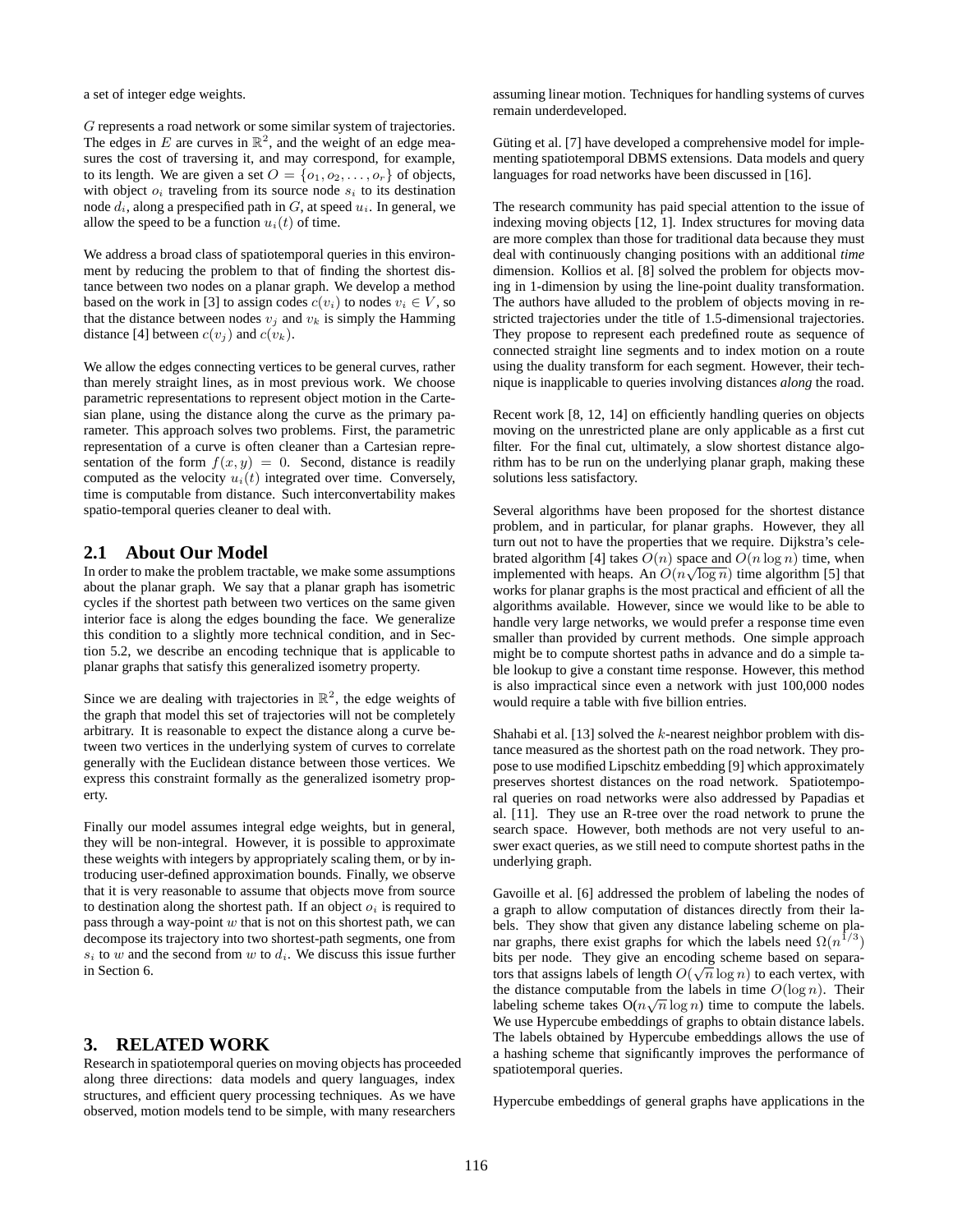

**Figure 1: Hypercube Embedding**

domains of Mathematical Chemistry and Distributed Computing. Chepoi et al. [3] used hypercube embeddings to estimate the Weiner index of certain aromatic chemical compounds. They developed novel techniques for identifying a broad class of planar graphs embeddable in hypercubes.

In our work, we build on top of their techniques. We show methods to assign codes for a given planar graph based on hypercube embeddings. The encoding allows for a hashing scheme that significantly optimizes spatiotemporal queries on graph. Although not all road networks can be modeled as planar graphs, these techniques are significant step forward toward solving spatiotemporal queries. It is likely that a suite of similar techniques can be built using the work in [6]

#### **4. SOME ISSUES AND CHALLENGES**

Spatiotemporal queries typically use a heuristic in a filter stage, and perform exact queries on the results in a refinement step. We argue that in the case of road networks, *the refinement step is a bottleneck*, since it typically requires the computation of the shortest distances in the underlying planar graph. Our approach yields an efficient shortest distance problem in the first place. We will see that our method does very well even without a filter step.

As we observe in Section 3, the space and time requirements of current algorithms for the shortest-path problem on weighted graphs are far higher than we would like in our application domain. Specifically, we want to treat the graph vertices as points in a suitable metric space, with an easily computed metric. Unfortunately, because of their generality and discrete structure, graphs do not readily permit definition of such metrics.

The standard realization of this approach in the literature is to map the vertices  $v_1, v_2, \ldots v_n$  to points  $p_1, p_2, \ldots p_n$  in  $\mathbb{R}^m$  for sufficiently large  $m$ , such that the Euclidean distance between  $p_i$  and  $p_j$  in  $\mathbb{R}^m$  is equal to, or arbitrarily close to, the shortest distance between the vertices  $v_i$  and  $v_j$  on the planar graph. One could then index these points using some suitable multidimensional spatial index structure.

While this approach sounds reasonable, it fails badly because of the inherent structure of  $\mathbb{R}^m$ . Consider the graph shown in Figure 1(a). If  $d(v_i, v_j)$  is the shortest distance along the graph between vertices  $v_i$  and  $v_j$ , we observe that the "triangle equality"  $d(v_1, v_2) =$  $d(v_1, v_0) + d(v_0, v_2)$  must hold. In  $\mathbb{R}^m$ , this requires  $||p_1 - p_2|| =$  $||p_1-p_0||+||p_0-p_2||$ , making points  $(p_1, p_0, p_2)$  collinear (in that order). For similar reasons,  $(p_2, p_0, p_3)$  and  $(p_3, p_0, p_1)$  would also need to be collinear triples of points. Clearly, such a configuration of points is impossible in  $\mathbb{R}^m$ . In fact, arbitrary close approximations are impossible as well. Thus any graph which contains a star shaped subgraph similar to that in Figure 1(a) cannot be embedded in  $\mathbb{R}^m$ . Unfortunately, this star shaped figure is found in real road networks at every T-junction.

# **4.1 Hypercube Embeddings**

We therefore seek a metric space which, among other things, can handle multiple triangle equalities simultaneously. A good instance of such a metric space is the m-dimensional hypercube  $H_m$  =  $\{0, 1\}^m$  with the Hamming distance as the metric<sup>1</sup>. The Hamming distance between two points  $a_0a_1a_2 \ldots a_{m-1}$  and  $b_0b_1b_2 \ldots b_{m-1}$  $(a_i, b_i \in \{0, 1\})$  is defined as the number of k such that  $a_k \neq b_k$ . For example, the Hamming distance between 011010 and 101100 is 4, because the two strings differ in 4 bit positions. It turns out that the structure of  $H_m$  is actually rich enough to embed a large subclass of the class of planar graphs, such that the distance between points on the graph is preserved as the distance between the corresponding points in the hypercube.

We now state some standard facts about the  $m$ -dimensional hypercube  $H_m$ , which are useful in developing our algorithm for hypercube-embedding of planar graphs. Consider the set  $V_{0k}$  of all vertices of  $H_m$  that have 0 in their  $k^{th}$  bit position, and the set  $V_{1k}$ of all vertices of  $H_m$  that have 1 in their  $k^{th}$  bit position. Clearly  $V_{0k}$  and  $V_{1k}$  are connected graphs, each isomorphic to  $H_{m-1}$ . Let  $E_k$  be the set of all edges that join a vertex in  $V_{0k}$  to a vertex in  $V_{1k}$ . Given a pair of vertices  $v_0 \in V_{0k}$ ,  $v_1 \in V_{1k}$ , any shortest path between  $v_0$  and  $v_1$  must use one and only one edge in  $E_k$ . Conversely, if the shortest path between two vertices  $v_0$  and  $v_1$  intersects  $E_k$  in one edge, then  $v_0$  and  $v_1$  must be in different components of  $H_m$ (either in  $V_{0k}$  or in  $V_{1k}$ ). Clearly, every edge in  $H_m$  is in exactly one  $E_k$  for some  $k$ .

For example, Figure 1(c) represents  $H_3$ .  $V_{00}$  is the set  $\{000, 001, 010, 011\}$ , and  $V_{10}$  is the set  $\{100, 101, 110, 111\}$ .  $E_0$  is the set of edges  $\{e_1, e_2, e_3, e_4\}$ . Observe that  $V_{00}$  and  $V_{10}$  are isomorphic to  $H_2$ (the square). Also, shortest paths within  $V_{00}$  lie entirely within  $V_{00}$ , and shortest paths from  $V_{00}$  to  $V_{10}$  necessarily intersect  $E_0$ .

Let G be a planar graph embeddable in  $H_m$ . Let  $G_{0k}$  and  $G_{1k}$  be the sets of vertices whose  $k$ -th bit is 0 and 1, respectively. Then the set  $E_k$  of all edges between  $G_{0k}$  and  $G_{1k}$  will be such that no shortest path contains more than one edge from  $E_k$ . Conversely, assume we can find a set  $E<sub>k</sub>$  of edges that connects two disjoint partitions of a graph, such that no shortest path intersects  $E_k$  more than once. Then  $E_k$  would define the boundary between partitions  $G_{0k}$  and  $G_{1k}$  for some k.

Given such a set of edges  $E_k$ , we assign 0 in bit position k to all nodes in one of the partitions created, and 1 to the all nodes in the other partition. If we find that every edge of the planar graph falls into one such set, our embedding is complete, because we have now taken every bit position into account.

The isometric cycle property guarantees that for two opposite edges  $e_1$  and  $e_2$  on a face, any shortest path that passes through  $e_1$  cannot pass through  $e_2$ . This idea can easily be generalized to edge sequences called *alternating cuts*, in which consecutive edges are op-

 $1_H$  is the graph with elements of  $\{0, 1\}$ <sup>m</sup> as vertices. Two points  $u$  and  $v$  have an edge between them iff  $u$  and  $v$  differ in exactly one bit position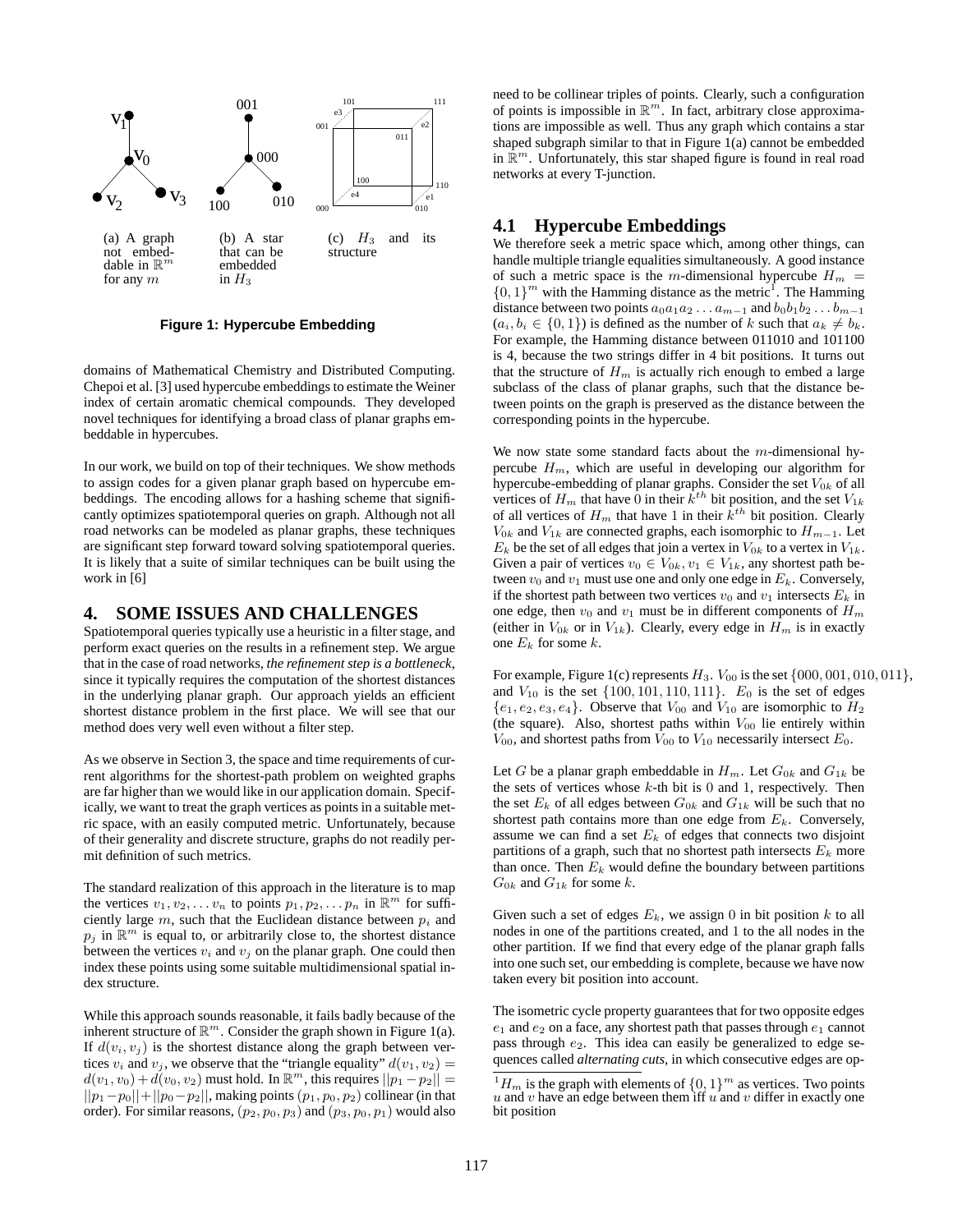posite each other on a graph face. Any such sequences has the property that a shortest path contains no more than one edge from the sequence. We will demonstrate that identifying such sequences can be done very easily. Once we have identified all such sequences, the problem of embedding the graph into a hypercube is straightforward.

# **5. CUTS AND CODE ASSIGNMENT**

In this section, we describe our scheme to assign codes to the nodes in road network.

We first accommodate weighted edges in  $G$  as follows. If edge  $(u, v)$  has weight k, we introduce  $k - 1$  virtual nodes into  $\mathcal G$  between  $u$  and  $v$ , and assign a weight of 1 to each of these new edges. This trick preserves the shortest distances between the nodes in the original version of  $G$ , while ensuring that the edges in the new graph all have weight 1. For the rest of this section, we assume that all the edges of our graph have unit weight.

## **5.1 Definitions and Notation**

As before, a road network is represented as a planar graph  $G(V, E, W)$ with a drawing in  $\mathbb{R}^2$ . The orientations clockwise and anti-clockwise are defined with respect to this drawing. We begin with some definitions.

- **Interior Face**  $\mathcal{F}$ : An interior face is a cycle of  $\mathcal{G}$  that bounds a connected region.  $\mathcal{F}[n]$  denotes the  $n^{th}$  edge of  $\mathcal{F}$ , when the edges of  $\mathcal F$  are arranged in clockwise order.  $\mathcal F[0]$  can be an arbitrary edge of the face. Every edge appears in two faces, not necessarily distinct.
- **Outer Face**  $C$ : The outer face of  $G$  is the unbounded face in the embedding of  $\mathcal G$  in  $\mathbb R^2$ .
- **Odd (Even) Face:** A face with an odd (even) number of edges.
- **Opposite Edges:** Edges  $e = (u, v)$  and  $e' = (u', v')$  are opposite in face  $\mathcal{F}$  if  $d(u, u') = d(v, v')$  and equal the diameter of the cycle F. If F is an even-face then every edge  $e \in \mathcal{F}$  has unique opposite edge. If  $F$  is an odd-face than every edge  $e$ has two opposite edges  $e^+$  and  $e^-$ .
- **Cut**  $\mathcal{L}$ : The concept of a cut is central to our method. Formally, a cut is a sequence of edges  $\{e_1, e_2, e_3, \ldots, e_k\}$  with the following properties.
	- 1. Either  $e_1 = e_k$  or  $e_1 \in \mathcal{C}$  and  $e_k \in \mathcal{C}$
	- 2.  $\exists \mathcal{F}[e_i, e_{i+1} \in \mathcal{F}]$
	- 3.  $e_{i+1}$  is an opposite edge of  $e_i$  in face  $\mathcal F$

If the edges of a cut  $\mathcal L$  are deleted from the graph  $\mathcal G$ , the graph gets partitioned into two components  $\{\mathcal{G}/\mathcal{L}\}_0, \{\mathcal{G}/\mathcal{L}\}_1$ .

- **Alternating Cut** An alternating cut is a cut that alternates over odd faces. By this we mean that if the cut takes a right (left, respectively) turn on one odd face, then on the next odd face it encounters it takes a left (right, respectively) turn. An alternating cut can be visualized as a line through the graph, intersecting select edges only. An example of an alternating cut is shown in Figure 2 .
- **Core:** A maximal two-connected subgraph of G.
- **Core Tree:** It is a well known result [2] that the interconnection graph of all the maximal two connected subgraphs of a graph is a tree. We call this the *core tree* (see Figure 5).



**Figure 2: Alternating cuts alternate on odd cycles**

We call a cut  $\mathcal L$  *convex* if the shortest path between any two vertices in  $\{\mathcal{G}/\mathcal{L}\}_0$  lies entirely within  $\{\mathcal{G}/\mathcal{L}\}_0$ . A graph satisfies the *generalized isometry property* if all alternating cuts are convex.

# **5.2 The Encoding Scheme**

We now describe the full encoding scheme for the planar graph  $G$ . The cores of  $G$  are obtained from  $G$  by removing all edges which have only one adjacent face. The resulting components are all the cores of the graph. Hypercube embeddings are a lot more efficient for two-connected graphs (as we shall see in Section 7). We therefore choose to encode each core into a hypercube separately. Thus the distance computation will involve finding a distance along the core tree (which can be done very efficiently), as well as computing distances within two cores using the hypercube embeddings. Note that shortest distances along a tree can be very efficiently computed after an initial round of preprocessing. Although this is a two-stage scheme, the resulting distances are not hierarchical. Our technique still calculates *the* shortest distance between any two nodes. In describing how we encode the cores, we will treat each core as an independent planar graph. Henceforth  $G$  will denote the core on which the algorithm is currently being run.

## **5.3 Encoding Cores:Some Insights**

We start by stating some properties of alternating cuts, upon which our algorithm is based. These properties are proved in later sections. For any alternating cut  $\mathcal{L}$ , consider the two components  ${\mathcal{G}/\mathcal{L}}_0$  and  ${\mathcal{G}/\mathcal{L}}_1$ . For any two nodes  $u, v$  with  $u \in {\mathcal{G}/\mathcal{L}}_0$ and  $v \in {\mathcal{G}/\mathcal{L}}_1$ , the shortest path from u to v has one edge in  $\mathcal L$ . Furthermore, every edge of the shortest path from  $u$  to  $v$  is part of two cuts  $\mathcal{L}_1$  and  $\mathcal{L}_2$ . We take advantage of these facts in our algorithm.

Our code-assignment algorithm proceeds as follows. First we initialize all codes to the null string. For every alternating cut  $\mathcal{L}$ , we find the connected components  $\{\mathcal{G}/\mathcal{L}\}_0$  and  $\{\mathcal{G}/\mathcal{L}\}_1$ . We append 0 to the code of each node in  $\{G/\mathcal{L}\}_1$  and 1 to the code of each node in  $\{G/\mathcal{L}\}_1$ . On termination of the algorithm the code of each node is a bit string of length equal to the total number of alternating cuts. We later show that for any two nodes  $(u, v)$ , the Hamming distance between their codes gives the shortest distance between  $(u, v)$ . Furthermore, there is a correspondence between alternating cuts and bit positions in the final codes.

To find an alternating cut containing edge e, the procedure follows naturally from the definition. Starting at edge e, we proceed in both directions, taking opposite edges on all even faces, until we come across the first odd face in both directions. Then, on one odd face we take a right turn, and the other odd face we take a left turn (by changing the choice of odd faces, we can get one more alternating cut). From then on, we proceed in both directions alternating at odd faces until we reach the outer face. We call a cut produced by such a procedure starting at edge e a cut *seeded* at e. Note that an alternating cut that consists of edges on even faces only, should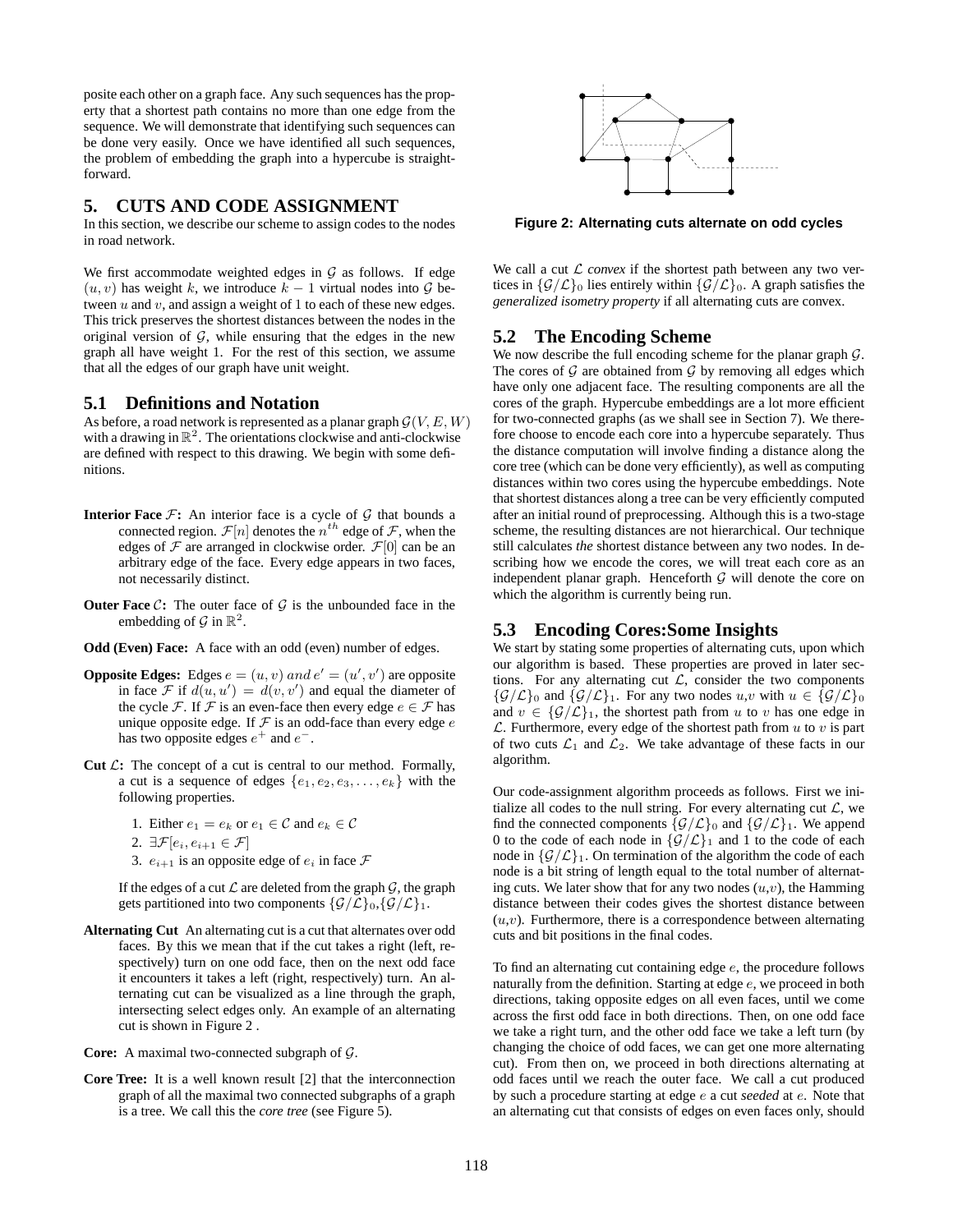

**Figure 3: A simple road network**



**Figure 4: Converting a road map into its corresponding planar graph.**

be counted as two cuts, and two bits should be alloted in the code based on this cut (for reasons that will be explained later).

#### **5.4 Encoding the Cores: An Example**

We now illustrate our algorithm through an example. Figure 3 shows a road network, which we transform into the corresponding planar graph. Distances may be assigned by simple discretization of the road lengths according to the precision requirements. Figure 4 shows the development of one of the cuts of the graph. In Table 1 we list the codes for each of the nodes induced by the cuts of the graph.

The road network consists of 7 roads with 10 nodes, which form a planar graph in Figure 1. Virtual nodes are inserted at every unit distance between nodes. For example, the distance between nodes  $a$  and  $b$  is 3 units. Thus two virtual nodes are inserted between them. A total of eight virtual nodes are added to make all edges of unit length. For the rest of this example we will not differentiate between original nodes and virtual nodes. All faces will be described by their bounding vertices in an anti-clockwise fashion. Now that we have constructed the planar graph, we find all the alternating cuts of the graph.

We describe a procedure for finding an alternating cut through the edge  $(d, e)$ , in the example graph of Figure 4. Since face  $(e,d,j)$ has an odd number of edges, the cut has to make a turn. We start by making a left turn to cut the edge  $(j,e)$  (another valid alternating cut would have been formed if we had taken a right instead).

It then enters face  $(j, e, f, g, v1, v2, h, i, j)$ , which has an odd number of edges again. Since the cut alternates its turn at odd faces, it makes a right turn in this face. The right opposite edge of  $(j,e)$ is  $(v1,v2)$ . The cut leaves the graph and enters the outer face. The entire cut is given in Figure 4.

After finding all the cuts, we assign codes to the nodes. Each cut partitions the planar graph in two disjoint components. The cut shown here induces two components, namely  $(a,h,i,j,d,c, b)$  and  $(g, f, e)$ . We append '1' to the codes for nodes in one component and '0' to the nodes in the other. Since a bit is appended to the code for each cut, the code size equals the number of cuts graph.

| Node          | Code           |
|---------------|----------------|
| a             | 01011111111011 |
| h             | 00000001011011 |
| $\mathcal{C}$ | 00000000000111 |
| d             | 00000000000100 |
| e             | 10000000000000 |
| f             | 11111000000000 |
| g             | 11111110000000 |
| h             | 01011111111000 |
|               | 00000001011000 |
|               | 00000000001000 |

**Table 1: The embedding in** H<sup>14</sup> **of the example road map**

Table 1 list the codes for all nodes. As remarked earlier, the Hamming distance between the codes is twice the length of the shortest path between the corresponding vertices of the graph. For example, the shortest distance on the graph between nodes  $a$  and  $f$  is 5. The corresponding codes for  $a$  and  $f$  are 010111111111011 and 11111000000000. These have a Hamming separation of 10, which is exactly twice the distance between the graph nodes. The validity of this encoding for other pairs of points may be verified.

#### **5.5 Encoding the Cores: Detailed Description**

Here we describe our algorithm in detail. The pseudo code is given in Algorithms 1, 2, 3, 4, 5, 6. All algorithms assume that the planar graph  $G$  is available as a global variable. Furthermore all of the interior faces  $F$  are given. What follows now is a short description of each part of the algorithm. In section 5.5 we put all pieces together to present the complete picture.

**Other Face** As already mentioned, every edge has two adjacent faces. Given an edge  $e$  and a face  $\mathcal F$  adjacent to it, this function gives the other face adjacent to it.

| <b>Algorithm 1</b> other face(edge e, face $\mathcal{F}$ ) |
|------------------------------------------------------------|
| <b>Require:</b> $\mathcal F$ is an incident face of e      |
| 1: $(\mathcal{F}1, \mathcal{F}2) = incident faces of e$    |
| 2: if $\mathcal{F}1 = \mathcal{F}$ then                    |
| 3: return $\mathcal{F}2$                                   |
| $4:$ else                                                  |
| 5: return $\mathcal{F}1$                                   |
| $6:$ end if                                                |
|                                                            |

**Opposite** Given a face  $F$  and an edge  $e$  on it, this function returns an edge opposite to  $e$  in face  $F$ .

| <b>Algorithm 2</b> opposite(edge e, face F, bool $\tau$ )                                  |  |  |  |
|--------------------------------------------------------------------------------------------|--|--|--|
| 1: $n = sizeof(\mathcal{F})$ {number of edges $\mathcal{F}$ }                              |  |  |  |
| 2: $p = index(e, \mathcal{F})$ {position of e in cyclic order for edges in $\mathcal{F}$ } |  |  |  |
| 3: if $sizeof(\mathcal{F}) \mod 2 = 1$ then                                                |  |  |  |
| 4:<br>if $\tau$ then                                                                       |  |  |  |
| 5:<br>return $F[(n/2  + p) \mod n]$                                                        |  |  |  |
| 6:<br>else                                                                                 |  |  |  |
| 7:<br>return $F[(n/2]+p) \mod n]$                                                          |  |  |  |
| 8:<br>end if                                                                               |  |  |  |
| $9:$ else                                                                                  |  |  |  |
| 10:<br>return $F[(n/2+p) \bmod n]$                                                         |  |  |  |
| 11: end if                                                                                 |  |  |  |

**Allocate Codes** Each time this function is called it appends a bit to the code of each vertex. Line 4 finds the two components  $\{\mathcal{G}/\mathcal{L}\}_0$ and  $\{\mathcal{G}/\mathcal{L}\}\$ 1 induced by the cut  $\mathcal{L}$  on graph  $\mathcal{G}$ . It then appends 0 to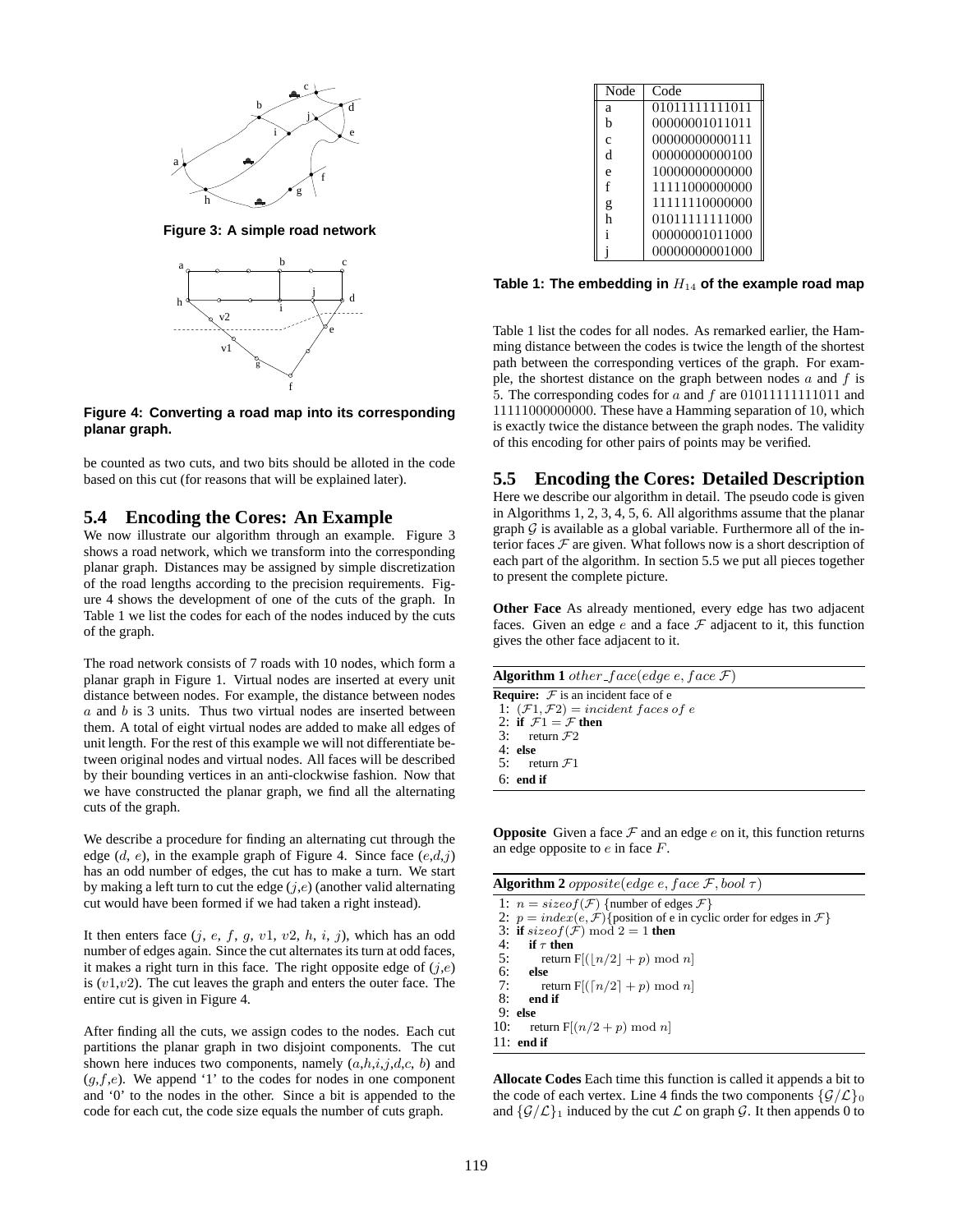the code of each vertex in  $\{\mathcal{G}/\mathcal{L}\}\$  (line 5-7) and 1 to the code of each vertex in  $\{\mathcal{G}/\mathcal{L}\}\$ <sub>1</sub> (line 8-10).

|  | Algorithm 3 allocate_code(cut $L$ ) |  |
|--|-------------------------------------|--|
|--|-------------------------------------|--|

| 1: for all edge $e \in L$ do                                 |
|--------------------------------------------------------------|
| 2: $delete(e, \mathcal{G})$                                  |
| $3:$ end for                                                 |
| 4: $(\mathcal{G}_1, \mathcal{G}_2)$ = connected component(G) |
| 5: for all node $v \in \mathcal{G}1$ do                      |
| 6: $append(v.code, '1')$                                     |
| $7:$ end for                                                 |
| 8: for all node $v \in G2$ do                                |
| 9: $append(v.code, '0')$                                     |
| $10:$ end for                                                |
| 11: for all edge $e \in L$ do                                |
| 12: $add(e, \mathcal{G})$                                    |
| $13:$ end for                                                |

#### **Half Cut**

Conceptually, the cut starts at edge  $e$ , goes through face  $\mathcal F$  incident on it, and extends further till it meets the outer face  $C$  (line 5-10). A cut alternates its turn at every odd face (line 8-10), where the direction of the first turn is determined by  $\tau$ . It returns the list of all edges that lie on this cut.

#### **Alternate Cut**

To find an alternating cut through edge  $e$ , the algorithm first finds the faces adjacent to  $e: \mathcal{F}_1, \mathcal{F}_2$  (line 2). It then finds two half cuts,  $\mathcal{L}1$  and  $\mathcal{L}2$ , starting at edge e, one going through  $\mathcal{F}1$ , the other through  $\mathcal{F}2$  (line 4,5). The variable  $\tau$  makes sure that the turn made at first odd face in  $\mathcal{L}1$  alternates with the turn made at the first odd face in  $\mathcal{L}2$ . The two half cuts are merged to form a complete alternating cut. To find the other cut passing through this edge, we just change the value of  $\tau$ .

**Putting Everything Together** This section combines all the functions mentioned above to produce the encoding of the vertices of the given planar graph. Line 2 initializes a stack  $S$  of edges. We then initialize the variables of the edges. All edges are then pushed into the stack (line 3 -5).

For every edge  $e$ , variable  $e_number$  stores the number of cuts that include e that have been found already. Since all edges have exactly two cuts through them (this will be shown), an edge is removed from the stack once both its cuts are found. Algorithm 4 increments this variable for edge  $e$  when the cut that it is exploring crosses the edge e.

The algorithm terminates when all alternating cuts are discovered. For each cut discovered we call the function allocate\_code, which appends bits to each vertex of the graph (line 14-15).

#### **5.6 Encoding the Cores: Proof of Correctness**

The correctness of the hypercube embedding follows from the following theorems, whose proofs are omitted due to space limitations. The following theorems hold for graphs that satisfy the generalized isometry property.

THEOREM 5.1. *The shortest path between any two vertices* u *and* v *intersects any alternating cut in at most one edge.*

**Sketch of a proof:** This result follows from the isometric cycle property. Since an alternating cut goesfrom one edge to its opposite

#### **Algorithm 4** half cut(edge e, face  $\mathcal{F}$ , turn  $\tau$ )

1: cut  $\mathcal{L} = NULL$ 2: edge  $e' = NULL$ 3: face  $C = unbounded\_face(G)$ <br>4:  $\mathcal{L}.insert(e)$ 4:  $\mathcal{L}.insert(e)$ <br>5: while  $e' \notin \mathcal{C}$ 5: **while**  $e' \notin C$  **do** 6:<br>7: 6:  $e' = opposite(e', \mathcal{F}, \tau)$ <br>7:  $e'.num\_cut = e'.num\_cut + 1$ 8:  $\mathcal{F} = other\ face(e', \mathcal{F})$ 9: **if**  $\mathcal{F}$  is an odd face **then**<br>10:  $\tau = \neg \tau$ 10:  $\tau = \neg \tau$ <br>11: end if 11: **end** if<br>12:  $\int$  *inse* 12:  $\mathcal{L}.insert(e')$ 13: **end while** 14: return  $\mathcal L$ 

#### **Algorithm 5** alternate cut(edge e)

1: cut  $L = NULL$ 2:  $[\mathcal{F}1, \mathcal{F}2] = \text{faces incident on } e$ 3:  $\tau = RIGHT$ 4:  $\mathcal{L}_{\vdash} = half \, cut(\mathcal{F}1, e, \tau)$ 5:  $\mathcal{L}_{\mathcal{A}} = \text{half cut}(\mathcal{F}2, e, \neg \tau)$ 6:  $\mathcal{L}1 = \mathcal{L}1_{+} + \mathcal{L}1_{-}$ <br>7:  $\tau = LEFT$  $\tau = LEFT$ 8:  $\mathcal{L}_{\vdash} = \text{half-cut}(\mathcal{F}_1, e, \tau)$ 9:  $\mathcal{L}_{\dashv} = \text{half cut}(\mathcal{F}2, e, \neg \tau)$ 10:  $\mathcal{L}2 = \mathcal{L}1_{+} + \mathcal{L}1_{-1}$ 11: return  $[\mathcal{L}1, \mathcal{L}2]$ 

edge, alternating on odd faces ensures that if any path  $p$  contains two edges on an alternating cut, then one can find a path that is shorter than  $p$  between the same vertices. For a detailed proof, the reader is referred to [3].

THEOREM 5.2. *Each edge occurs in exactly* 2 *alternating cuts.*

PROOF. Define a relation  $\sim$  on E by the following:  $e_1 \sim e_2$ if and only if  $e_2$  lies on a cut seeded by  $e_1$ . We claim that  $\sim$  is a symmetric relation on E.

To show that  $e_1 \sim e_2 \Rightarrow e_2 \sim e_1$ , we first note that if  $e_2$  is on the primitive segment of  $e_1$ , the statement is trivial. The result follows by an easy induction on the number of odd faces between  $e_1$ and  $e_2$  along the cut seeded by  $e_1$ . The induction uses the following stronger induction hypothesis: a cut seeded by  $e_1$  that passes through  $e_2$ , is also a cut seeded by  $e_2$ .

| Algorithm 6 $find\ code()$                                              |
|-------------------------------------------------------------------------|
| 1: $\mathcal{C} = unbounded\_face(\mathcal{G})$                         |
| 2: stack S                                                              |
| 3: for all edges $e \in \mathcal{G}$ do                                 |
| 4: $e.num\_cut = 0$                                                     |
| 5: $S.push(e)$                                                          |
| $6:$ end for                                                            |
| 7: for all nodes $v \in G$ do                                           |
| 8:<br>$v.code = \phi$ { assign empty codes}                             |
| $9:$ end for                                                            |
| 10: while $S.not$ empty() do                                            |
| 11: $e = S.pop()$                                                       |
| 12: if e.num cut $<$ 2 then                                             |
| 13:<br>$ \mathcal{L}1, \mathcal{L}2  = alternate_{\mathcal{L}}ct(e, G)$ |
| 14:<br>allocate $code(\mathcal{G}, \mathcal{L}1)$                       |
| 15:<br>allocate $code(\mathcal{G}, \mathcal{L}2)$                       |
| 16: $S.push(e)$                                                         |
| $17:$ end if                                                            |
| 18: end while                                                           |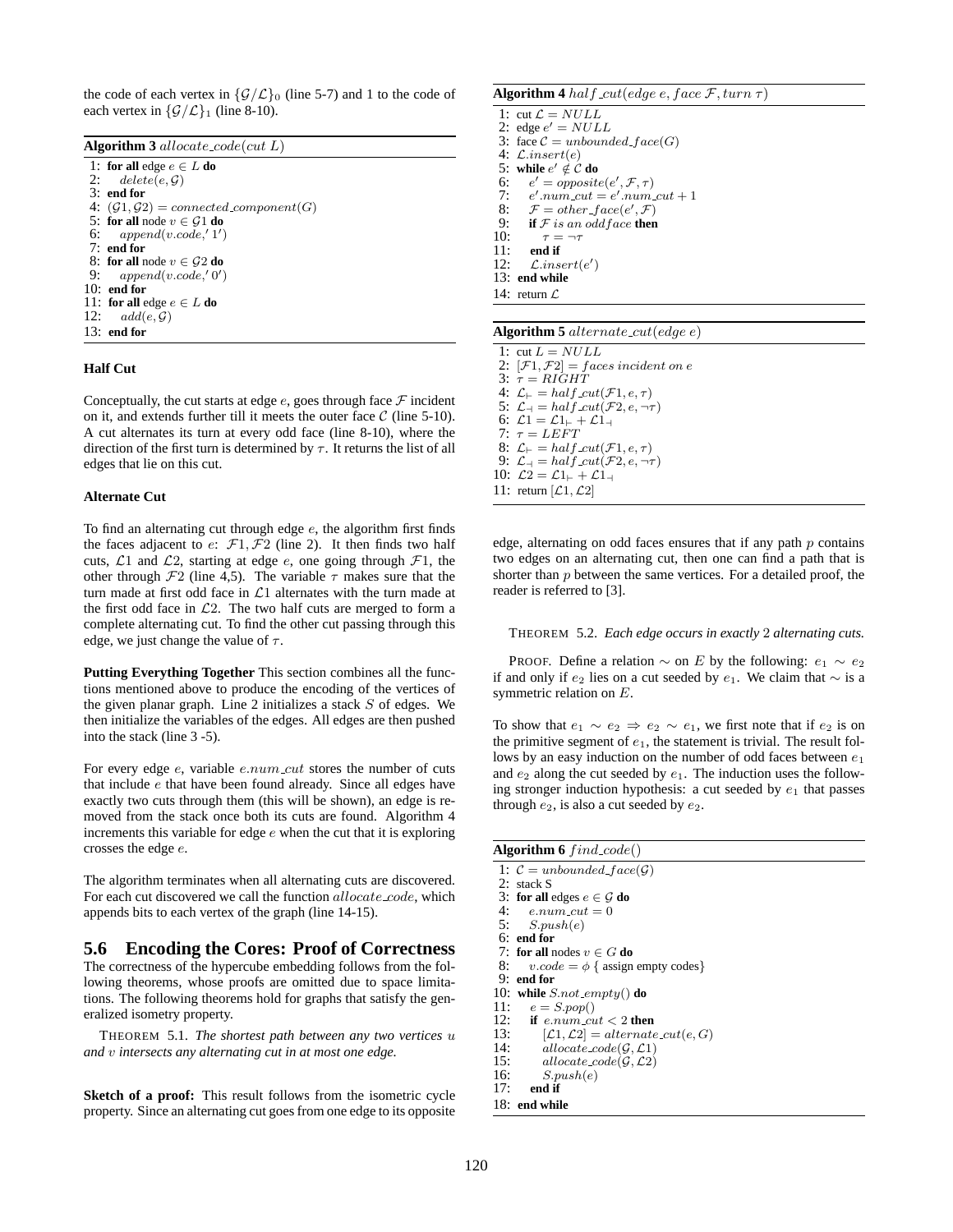

Since ∼ is a symmetric relation, the only cuts that pass through a given  $e \in E$  are the cuts seeded by e. Thus there are exactly two cuts per edge.  $\Box$ 

Now it is fairly straightforward to see that any shortest path will intersect exactly twice as many cuts as there are edges on the path. Thus the number of bits that change from the codes of one vertex to the codes of another will be exactly twice the length of the shortest path between the two vertices.

# **6. SPATIOTEMPORAL QUERIES**

In this section, we show how to apply our shortest distance scheme to efficiently answer several types of spatial and spatiotemporal queries. Our scheme is asymptotically better than any existing method, and also has vastly superior practical performance. Existing methods must depend upon an slow shortest distance algorithms.

**Representing Road Networks:** Each vertex  $v_i$  is assigned a code  $c(v_i)$  using the encoding technique presented earlier, The shortest distance between vertices  $v_i$  and  $v_j$  is simply the Hamming distance between codes  $c(v_i)$  and  $c(v_j)$ , which we represent as  $|(c(v_i), c(v_j)|)$ . For each vertex  $v_i$  we maintain a set  $S_i$  of its adjacent nodes. To improve query processing efficiency, we also store information about the core tree in the network.

**Representing Points:** Since objects move only along graph edges, their positions can be defined by distances along edges. A position  $p_i$  on edge  $e_j$  is assigned coordinates of the form  $(v_{j_1}, v_{j_2}, d_i)$ , where  $e_j = (v_{j_1}, v_{j_2})$  and  $d_i$  indicates how far along  $e_j$  the position  $p_j$  is located. The shortest distance between two points can now be trivially found with just four computations of shortest distance between vertices.

**Representing Routes:** Since earlier methods have only allowed linear motion, they have sought to represent object paths as a series of line segments, an approach that is awkward and often expensive. Trajectories in real roads datasets [15] must be composed from many line segments, which can significantly affect the overall performance of these techniques.

Let  $\langle i, j \rangle$  represent the shortest path between vertices  $v_i$  and  $v_j$ . Our routes are shortest paths between the source and destination vertices, so  $\langle i, j \rangle$  would be the normal route between  $v_i$  and  $v_j$ . To accommodate routes that differ from this shortest path, we define *waypoints*, and require objects to follow the shortest path between waypoints. The route for an object that moves between vertices  $v_{i_1}$  and  $v_{i_m}$ , passing through waypoints  $v_{i_2}, \dots, v_{i_{m-1}}$ , is represented as  $\langle i_1, i_2, \cdots, i_{m-1}, i_m \rangle$ , and is obtained by concatenating the shortest paths  $\langle i_1,i_2\rangle, \langle i_2,i_3\rangle, \cdots, \langle i_{m-1},i_m\rangle.$ 

For reasonable vehicular paths, the number of way-points is likely to be low. Further, if several shortest paths exist between the given (source, destination) pair, one can force a choice between them by using waypoints.

# **6.1 The Route Hashing Optimization**

We describe a hashing scheme that places shortest paths into bins that capture the manner in which they traverse the graph, allowing significant query optimizations. For example, given a query region, we are able to discard all routes in bins that don't appropriately match the codes for the vertices defining the region. The method works as follows.

Each cut  $\mathcal L$  corresponds to a bit position (say  $k_{\mathcal{L}}$ ) in the encoding. All vertices in the first partition  $\{\mathcal{G}/\mathcal{L}\}\$  induced by  $\mathcal L$  have  $k_{\mathcal{L}} =$ 0, and all vertices in the other partition  $\{\mathcal{G}/\mathcal{L}\}_1$  have  $k_{\mathcal{L}} = 1$ . If both the source and destination of a given route belong to the same partition, their codes will agree in the bit position corresponding to  $k_{\mathcal{L}}$ , and the shortest path between this source and destination will use no edge outside this partition.

Let subgraph R be defined by the vertices  $(v_{i_1}, v_{i_2}, \dots, v_{i_k})$ . Suppose we can find a cut  $\mathcal L$  so that all these vertices belong to  $\{\mathcal G/\mathcal L\}_0$ , i.e., their codes have  $k_{\mathcal{L}} = 0$ . Any shortest path  $\langle v_i, v_j \rangle$  where both  $v_i$  and  $v_j$  have  $k_{\mathcal{L}} = 1$  will lie outside  $\{\mathcal{G}/\mathcal{L}\}_0$ , and hence outside R. In this case, we say that L excludes  $\langle v_i, v_j \rangle$  from region R. Cuts which exclude many routes from  $R$  reduce the search space significantly.

This idea can be generalized to the the concept of *route hashing*. Let a cut be called a *bisector* if it partitions the graph into two halves with roughly the same number of vertices. A few bisector cuts  $\mathcal{L}_1, \mathcal{L}_2 \dots \mathcal{L}_m$  are selected as the basis for creating bins. The key to route hashing lies in considering only the bit positions  $k_{\mathcal{L}_1}, \cdots, k_{\mathcal{L}_m}$  corresponding to these bisectors. We call these bit positions the *bisector bits*. These  $m$  bits are used to define  $2^m$ bisector bins, corresponding to regions on the planar graph, and labeled by binary strings of length  $m$ . The idea is to place a route in a bin if it is not excluded from entering the corresponding region of the planar graph. Specifically, the shortest path  $\langle v_i, v_j \rangle$  is placed in all bisector bins  $b_l$  whose labels match the codes for either  $v_i$  or  $v_j$ in *all* of the bit positions  $k_{\mathcal{L}_1}, \cdots, k_{\mathcal{L}_m}$ . Using bisectors ensures that the bins are roughly equal-sized and routes are uniformly distributed across them. In a preprocessing step, we hash the set of routes  $\langle o_i \rangle$  for the objects  $o_i$  in the system into these bisector bins. Route hashing can be used to reduce the search space for spatial and spatiotemporal queries, boosting their performance.

# **6.2 Queries**

Observe that a vertex v lies on a shortest path  $\langle i, j \rangle$  if and only if  $|c(v_i, v_j)| = |c(v_i, v)| + |c(v, v_j)|$ . In this case, we say  $\langle i, j \rangle$ *includes* v. Similarly,  $\langle i_1, i_2, \cdots, i_m \rangle$  includes v if and only if there are two consecutive way points  $v_{i_k}$ ,  $v_{i_{k+1}}$  such that  $\langle k, k+1 \rangle$ includes v.

When we do not wish to refer explicitly to waypoints, we denote the route taken by object  $o_i$  simply as  $\langle o_i \rangle$ . The distance of vertex v along the route  $\langle o_i \rangle$  is denoted by  $dist(\langle o_i \rangle, v)$ . The speed of object  $o_i$  is denoted by  $u_i(t)$ . If  $o_i$  passes through vertex v at time  $t_v$ , we will have  $dist(\langle o_i \rangle, v) = \int_0^{t_v} u_i(t) dt$ .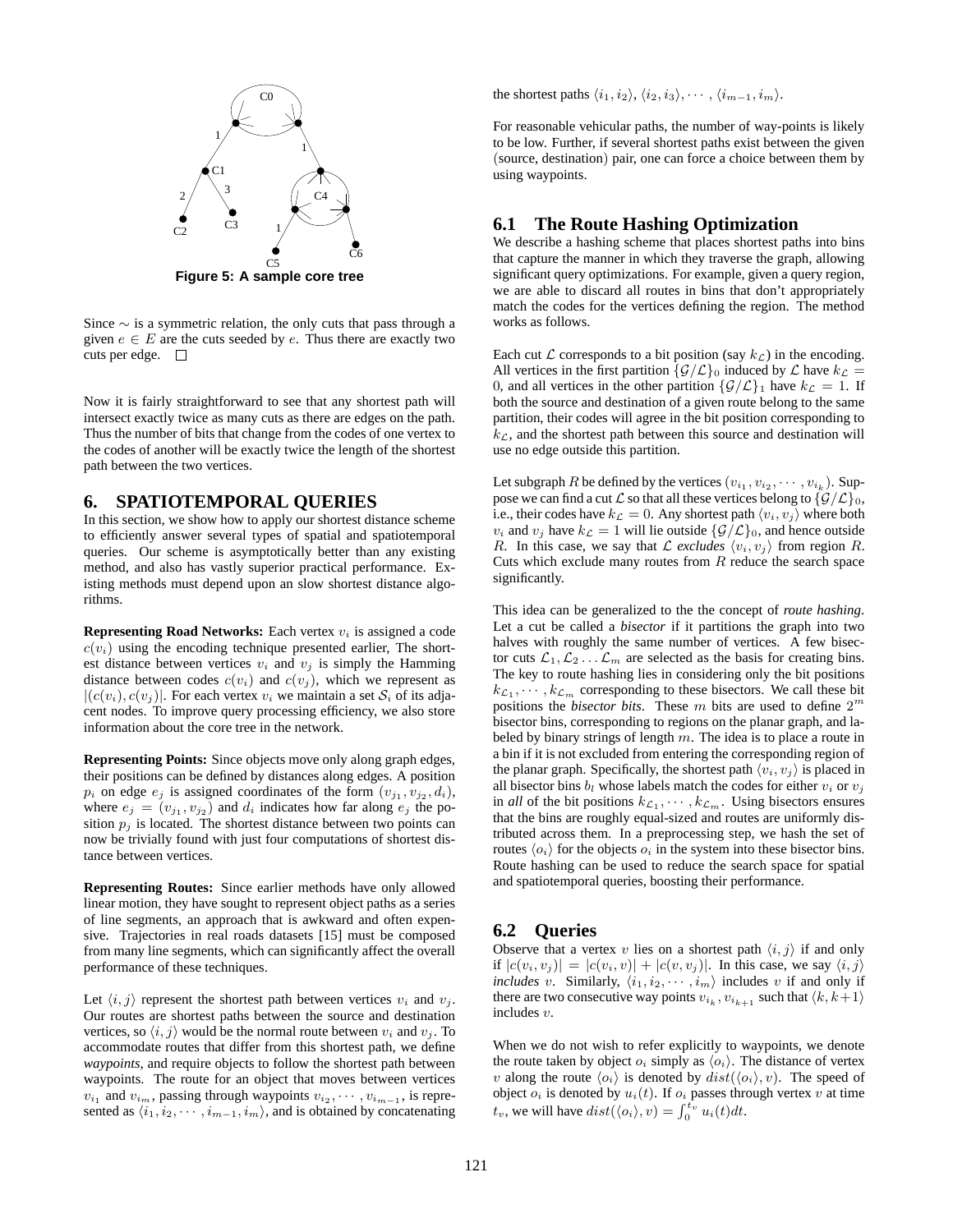#### *6.2.1 Incidence Queries*

Given a query vertex  $v_q$  and time interval  $[t_1, t_2]$ , an incidence query requests all objects that pass through  $v_q$  during  $[t_1, t_2]$ . We first pick the bisector bins that agree with the code  $c(v_q)$  on the bisector bits. For each route  $\langle o_i \rangle$  in these bins, we first check if  $\langle o_i \rangle$ includes  $v_q$ , and second, whether  $o_i$  could passed  $v_q$  during  $[t_1,t_2]$ . In other words, we check whether  $\int_0^{t_1} u_i(t)dt \leq dist(\langle o_i \rangle, v_q) \leq$  $\int_0^{t_2} u_i(t) dt$ .

#### *6.2.2 Shortest Path Queries*

To find the shortest path  $\langle v_i, v_j \rangle$  between vertices  $v_i$  and  $v_j$ , we start at  $v_i$ , and find the neighboring vertex w of  $v_i$  such that  $|c(v_i), c(v_j)| =$  $|c(v_i), c(w)| + |c(w), c(v_i)|$ . Clearly,  $\langle v_i, v_j \rangle$  includes w, which is hence the first node on this shortest path. We repeat the process until we arrive at  $v_i$ .

#### *6.2.3 Range Queries*

A range query requests all objects  $o_i$  that pass through some query region R during some time interval  $[t_1, t_2]$ . R is intended to bound object positions, so  $R$  is typically a rectangle when objects move linearly in the plane. In our case, however, objects are constrained to graph edges, so the proper way to bound their positions is by points on graph edges. In Figure 6, for example, the region  $R$  is specified by the set of positions  $\{r_1, r_2, r_3, r_4, r_5, r_6\}$  on graph edges. To answer range queries, we first identify the vertex set  $B_R$ that bounds R. In Figure 6, this bounding set is  $\{c_1, c_2, \dots, c_6\}$ .

Our next step is to select a subset of bisector bins. For each vertex  $v_i \in B_R$ , consider the encoding  $c(v_i)$ , and let  $\beta_i$  be the substrings of  $c(v_i)$  obtained by choosing only the bisector bit positions. Let  $\gamma$  be the set of bisector positions where all the  $\beta_i$  match. We only need to look at the bisector bins which match  $c(v_i)$  at positions  $\gamma$ . Let this set of bisector bins be called the set of  $\gamma$ -bins.

We observe that any object entering or leaving  $R$  during time interval  $[t_1, t_2]$ , must cross at least one of the vertices in  $B_R$  during that interval. For each route  $\langle o_i \rangle$  in the  $\gamma$ -bins of  $B_R$ , we check if  $\langle o_i \rangle$ is incident on a vertex in  $B_R$  (see Section 6.2.1) during  $[t_1, t_2]$ .

The other case that remains is when an object  $\sigma$  moves such that its route  $\langle o \rangle$  lies completely within the region. This can be detected by checking if the shortest path between the source and a vertex  $p$ lying within the region intersects  $B_R$ .

# **6.3 Join Queries**

Given a time interval  $[t_1, t_2]$ , we are required to find all pairs of  $(o_i, o_j)$ , such that  $o_i$  and  $o_j$  are on the same edge during  $[t_i, t_2]$ . Since routes in different bins do not intersect, so only routes that are within same bin need be compared. To find all routes  $\langle o_j \rangle$ that intersect route  $\langle o_i \rangle$  during  $[t_1, t_2]$ , first enumerate the vertices  $u_1, u_2, \ldots, u_k$  included by  $\langle o_i \rangle$ , and the times  $t_{i_1}, t_{i_2}, \ldots, t_{i_k}$  that  $o_i$  arrives at each of them. Discard all  $u_j$  for which  $t_{i_j} \notin [t_{q1}, t_{q2}]$ . For each of the remaining  $u_i$ , we find all objects  $o_j$  with  $\langle o_j \rangle$  incident on  $u_i$  during the time interval  $[t_{i-1}, t_{i+1}]$  (see Section 6.2.1). This procedure is repeated for each object o.

To find all pairs of objects that are within distance  $d$  of one another at a given time  $t_q$ , we use the the standard all pairs join method. This method is feasible because shortest distance computation is now fast.



• Nodal Points c1, c2, ..., c6 bound query region R

#### **Figure 6: Highlighted segment represents query region**

# **6.4 Intercept Queries**

An object  $o_p$  (the "pursuer") starts at a specified node, and is required to catch a second object  $o_q$  (the "quarry"), whose route  $\langle o_q \rangle$ is given. The speeds  $u_p(t)$ ,  $u_q(t)$  of both vehicles are known, and we are required to determine whether  $o_p$  can catch  $o_q$ .

Let  $\{v_1, v_2, \dots, v_k\}$  be the set of vertices included by  $o_q$ 's route  $\langle o_q \rangle$  (see Section 6.2.2). Let the distances of each of these vertices from the starting positions of  $o_q$  and  $o_p$  be  $\{d_1^q, d_2^q, \cdots, d_k^q\}$  and  $\{d_1^p, d_2^p, \cdots, d_k^p\}$  respectively. These are trivially obtained as the Hamming distances between their codes. Since the speeds  $u_q(t)$ and  $u_p(t)$  are known, we can compute the times  $\{t_1^q, t_2^q, \cdots, t_k^q\}$ and  $\{t_1^p, t_2^p, \cdots, t_k^p\}$  at which  $o_q$  and  $o_p$  are incident on each of these vertices (see Section 6.2).

An interception is possible if and only if  $t_i^p \leq t_i^q$  for some vertex  $v_i$ . That is,  $o_p$  gets to  $v_i$  first.

# **7. CODING PERFORMANCE**

In this section, we prove that the performance of the algorithm given in the previous section is asymptotically good. Our asymptotic results are in terms of the number of nodes  $n$  in the original graph, not including the virtual nodes. Our experiments include these virtual nodes as well.

To make the analysis tractable, and provide reasonable performance estimates for realistic scenarios, we make a few assumptions that do not affect the correctness or execution properties of our algorithm. We assume that the vertex degree and edge weights are both bounded from above by constants. In practice, it is unreasonable to have intersections where an unbounded number of roads meet, or to have roads of unbounded length.

Since the complexity results for encoding trees are already wellknown [4], we only present complexity results for the encoding of cores. The space and time requirements for constructing and coding the core tree are all asymptotically very good. Proofs are omitted due to lack of space.

LEMMA 7.1. *For road networks, the total number of alternating cuts is the same as the length of the outer face.*

PROOF. Clearly, every alternating cut either starts and ends at outer edges, or forms a loop. We will argue that for the kinds of graphs that we are looking at, no alternating cuts will form loops.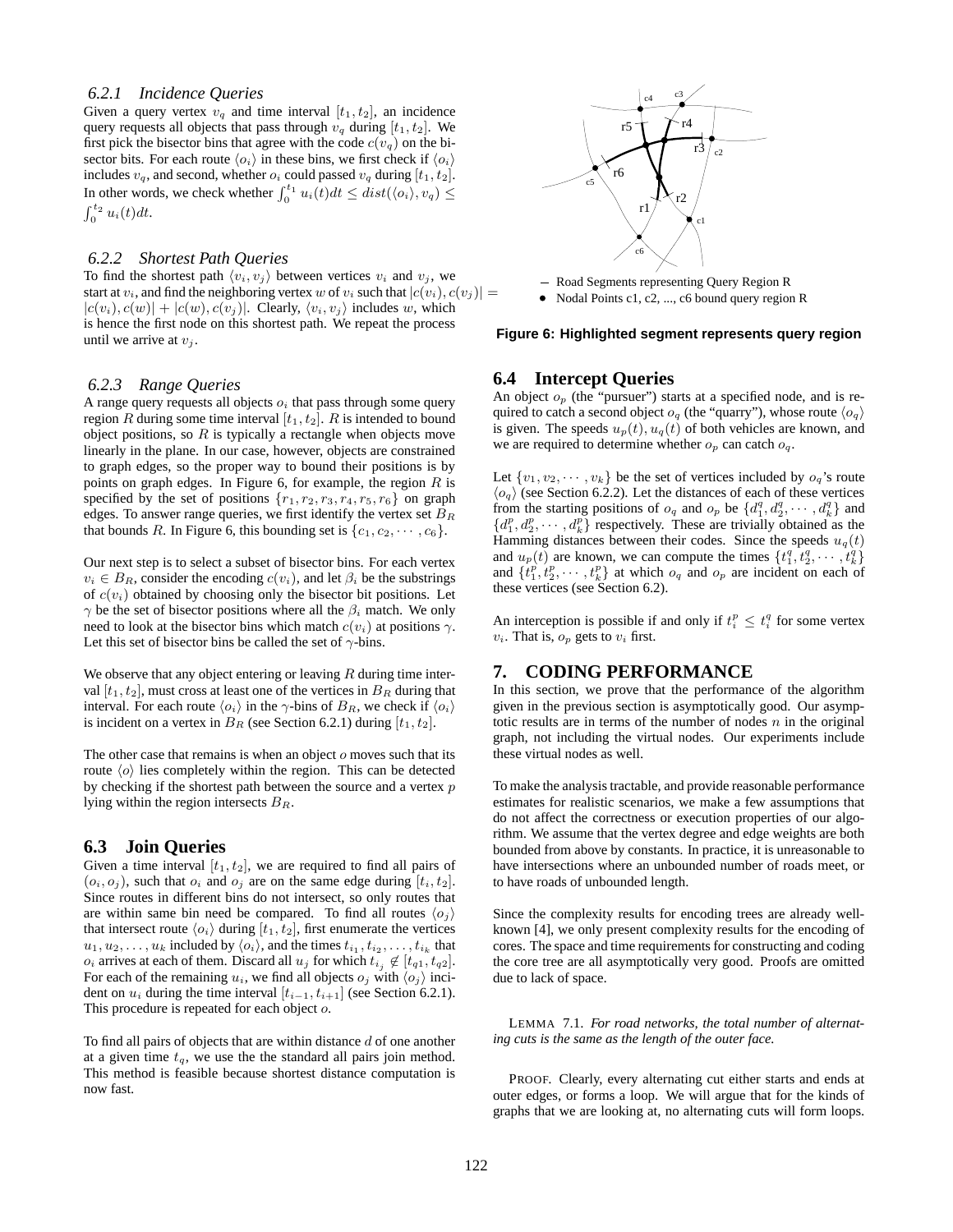An alternating cut through edge  $e$  will form a loop if (1) Both the faces adjacent to  $e$  are not distinct, or  $(2)$  The alternating cut passes through several faces before turning around and passing through the same edge again. Our encoding methods operate on two-connected subgraphs, and so the first case does not arise. Planar graphs in which alternating cuts form loops (as in the second case) are highly distorted [3], because if two edges are opposite in a face, they also tend to be spatially opposite. For a loop to form, the cut has to turn a complete 360 degrees, which is completely against the spatially opposite principle.

Thus, in a typical road network we would expect that no alternating cuts would form loops. So, all alternating cuts are from an outer edge to an outer edge. Further, there are exactly 2 cuts per outer edge, and every cut is counted twice, once at each end. Thus, the total number of cuts is exactly the same as the length of the outer face.  $\Box$ 

THEOREM 7.2. *The code size in the encoding of a planar graph by our scheme is exactly equal to the length of the outer face. In terms of the number of nodal points* n*, the code size grows as*  $O(\sqrt{n})$ , *on an average.* 

#### **Proof Sketch:**

In a road network, the bounded degree condition together with the integer distance condition implies that there cannot be an arbitrarily large number of nodes in a given area. Further, the bounded edge weight condition means that there cannot be an arbitrarily small number of nodes in a given area (given that there is at least one node in the area). This means that the nodes/area is bounded above and below by real numbers. Thus the total area occupied by an embedding of the planar graph grows as  $O(n)$ . Thus, since the planar graph is 2-connected, the average number of edges on the outer face (the perimeter) is  $O(\sqrt{n})$ . So, for a road network, where the length of an edge is bounded, the length of the outer face is  $O(\sqrt{n})$ . The code size is exactly equal to the total number of cuts. From Lemma 7.1, the total number of cuts is equal to the length of the outer face. Thus the code size is equal to the length of the outer face and grows as  $O(\sqrt{n})$ .

COROLLARY 7.3. *The total space required to store the encodings of the points is*  $O(n\sqrt{n})$ *.* 

COROLLARY 7.4. *The time required for computation of shortest distance is*  $O(\sqrt{n})$ *.* 

THEOREM 7.5. *The time required for the preprocessing phase is*  $O(n\sqrt{n})$ .

PROOF. The total time required for the preprocessing phase is the sum of the time required for finding the cuts and the time required for allotting the codes. There are  $O(\sqrt{n})$  cuts. The number of edges is linear in the number of vertices (by Euler's formula for planar graphs [2]). Since each edge has exactly two cuts through it, the average number of edges per cut is  $O(\sqrt{n})$ . Thus the total time required for finding all the cuts is  $O(\sqrt{n}) \times O(\sqrt{n}) = O(n)$ . Then for allotting the actual codes, for each cut one would allot one bit to each vertex of the graph. Thus time required for this is *n* times the number of cuts, which is  $O(\sqrt{n})$ . Thus the

|          | Time to Generate Encodings (seconds) |       |       |       |       |       |  |  |
|----------|--------------------------------------|-------|-------|-------|-------|-------|--|--|
| Number   | Edge Density in Graph                |       |       |       |       |       |  |  |
| of Nodes | (% of maximal)                       |       |       |       |       |       |  |  |
|          | 50                                   | 60    | 70    | 80    | 90    | 100   |  |  |
| 40,000   | 0.638                                | 1.397 | 1.198 | 1.357 | 1.609 | 1.048 |  |  |
| 50,000   | 1.744                                | 1.142 | 2.014 | 1.618 | 1.321 | 1.925 |  |  |
| 60,000   | 2.246                                | 1.431 | 1.836 | 1.635 | 1.406 | 1.957 |  |  |
| 70,000   | 1.619                                | 1.941 | 2.340 | 1.831 | 1.942 | 2.418 |  |  |
| 80,000   | 1.821                                | 2.726 | 2.774 | 2.333 | 2.578 | 1.985 |  |  |
| 90,000   | 2.290                                | 2.846 | 3.213 | 2.997 | 2.614 | 2.559 |  |  |

**Table 2: Time (secs) to generate codings for planar graphs**

asymptotic time complexity of the entire preprocessing phase is  $O(n) + O(n\sqrt{n}) = O(n\sqrt{n}).$ 

Although our encoding scheme grows sublinearly with respect to the number of nodes, the actual performance depends upon the length of the roads. Therefore, we conducted experiments on graphs, simulated to be abstraction of actual road networks with varying edge lengths. Our experiments in Section 7.1 demonstrate superior performance over different lengths of road segment.

## **7.1 Experimental Evaluation**

We implemented our coding method in C++ using the LEDA graph library [10], and conducted a series of experiments on a Linux box with an Intel Pentium IV 1.4 GHz processor and 1 GB of RAM. We generated a large number of random road networks, and measured both, the time required for generating the encodings for these graphs, as well as their size. The edge weights were randomly distributed, with an average lengths of 5 and 10 units.

First, we demonstrate the efficiency of our coding algorithm for graphs of varying sizes and edge densities. A maximal planar graph with n nodes has  $3n - 6$  edges [2] (represented here as  $M_n$ ). We varied the edge density from 50% of  $M_n$  to 100% of  $M_n$ . We varied the total number of nodes (real and virtual) from 40,000 to 100,000.

Table 2 shows that it takes less than 3 seconds to process 90000 nodes (real and virtual) with approximately 180000 edges. This implies that even for large road networks, we can find all the cuts in extremely short order. Figure 7 represents length of the resulting codes in bytes for these same graphs. The size of the encoding varies from under 250 bytes to under 550 bytes.

The efficiency of our method is now readily apparent. Given a road map with 90,000 nodal points in all (corresponding to roughly 9000 real nodes), the shortest distance can be obtained by computing the XOR of around 450 pairs of bytes. It is also clear from the graph that the scheme works uniformly well for all edge densities.

#### *7.1.1 Comparison With Table Lookups*

An alternative approach would be to store precomputed shortest distances, doing table lookups as needed. Figure 8 compares the time required by our method with the time to find all pairs of shortest paths in the planar graph. Since shortest path computations run in  $O(n^2 log n)$  time [4], it scales poorly, and is impractical even for small road networks. Our algorithm runs in time  $O(n\sqrt{n})$ , and takes just a few seconds to assign codes. Experimentally we also see that it scales nicely with the number of nodes in the graph.